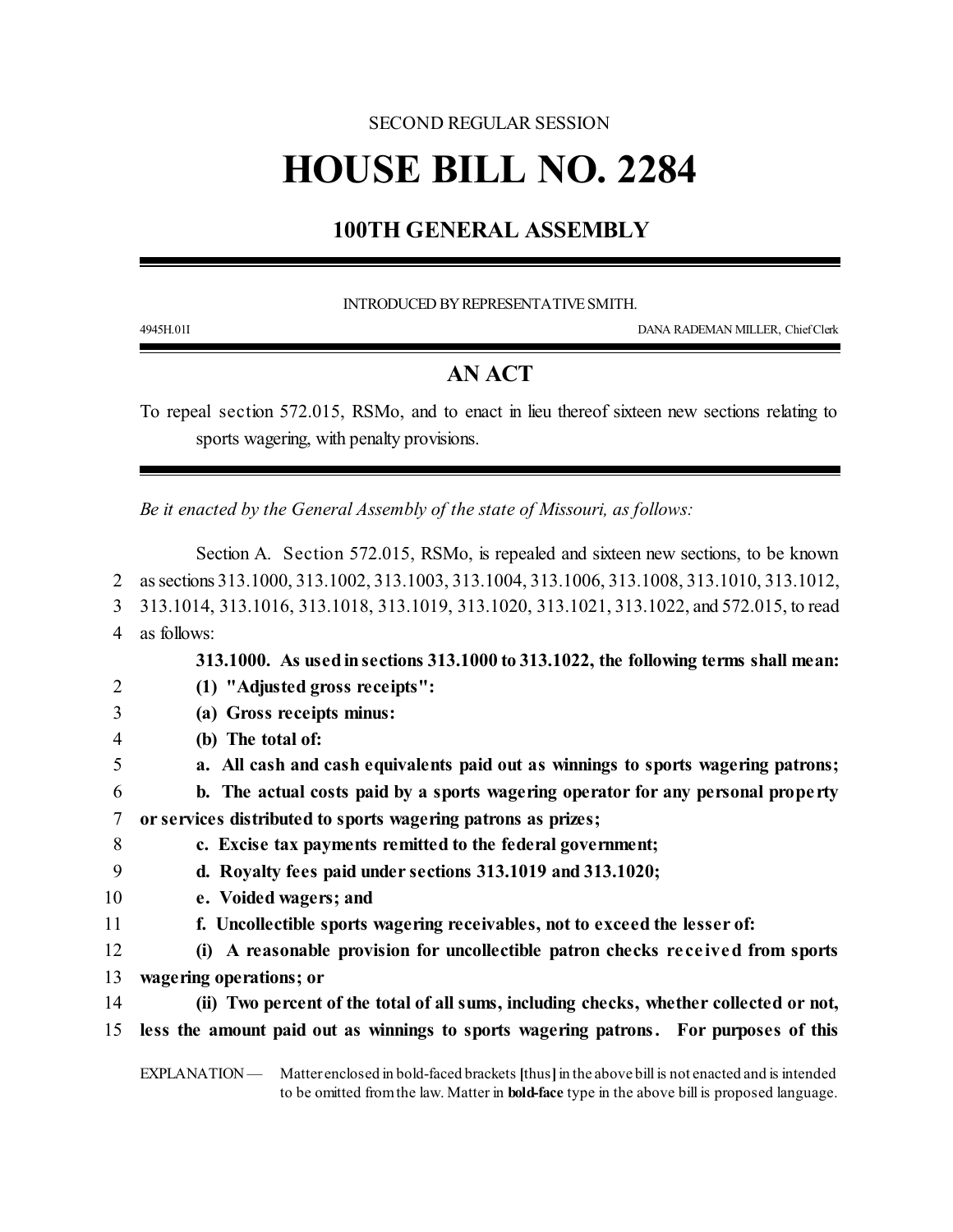**section, a counter or personal check that is invalid or unenforceable under this section is**

**considered cash receivedby the sports wagering operator from sports wagering operations;**

 **(2) "Certificate holder", a licensed applicant issued a certificate of authority by the commission;**

 **(3) "Certificate of authority", a certificate issued by the commission authorizing a licensed applicant to conduct sports wagering under sections 313.1000 to 313.1022;**

**(4) "Commission", the Missouri gaming commission;**

**(5) "Department", the department of revenue;**

 **(6) "Excursion gambling boat", the same meaning as defined under section 313.800;**

 **(7) "Gross receipts", the total amount of cash and cash equivalents paid by sports wagering patrons to a sports wagering operator, excluding promotional wagering credits issued to sports wagering patrons, to participate in sports wagering;**

 **(8) "Inte ractive sports wagering platform" or "platform", a person that offers sports wagering over the internet, including on internet websites and mobile devices on behalf of a certificate holder;**

 **(9) "Licensed applicant", a person holding a license issued under section 313.807 to operate an excursion gambling boat;**

**(10) "Licensed facility", an excursion gambling boat licensed under this chapter;**

 **(11) "Licensed supplier", a person holding a supplier's license issued by the commission;**

**(12) "Occupational license", a license issued by the commission;**

 **(13) "Official league data", statistics, results, outcomes, and other data relating to an athletic or sporting event obtained pursuant to an agreement with the relevant sports governing body, or an entity expressly authorized by the sports governing body to provide such information to sports wagering operators, which authorizes the use of such data for determining the outcome of tier two sports wagers;**

 **(14) "Person", an individual, sole proprietorship, partnership, association, fiduciary, corporation, limited liability company, or any other business entity;**

 **(15) "Registered sports governing body", a sports governing body that is headquartered in the United States and that has registered with the commission under sections 313.1000 to 313.1022. The term shall not include the National Collegiate Athletic Association;**

 **(16) "Sports governing body", the organization that prescribes final rules and enforces codes of conduct with respect to a sporting event and participants therein;**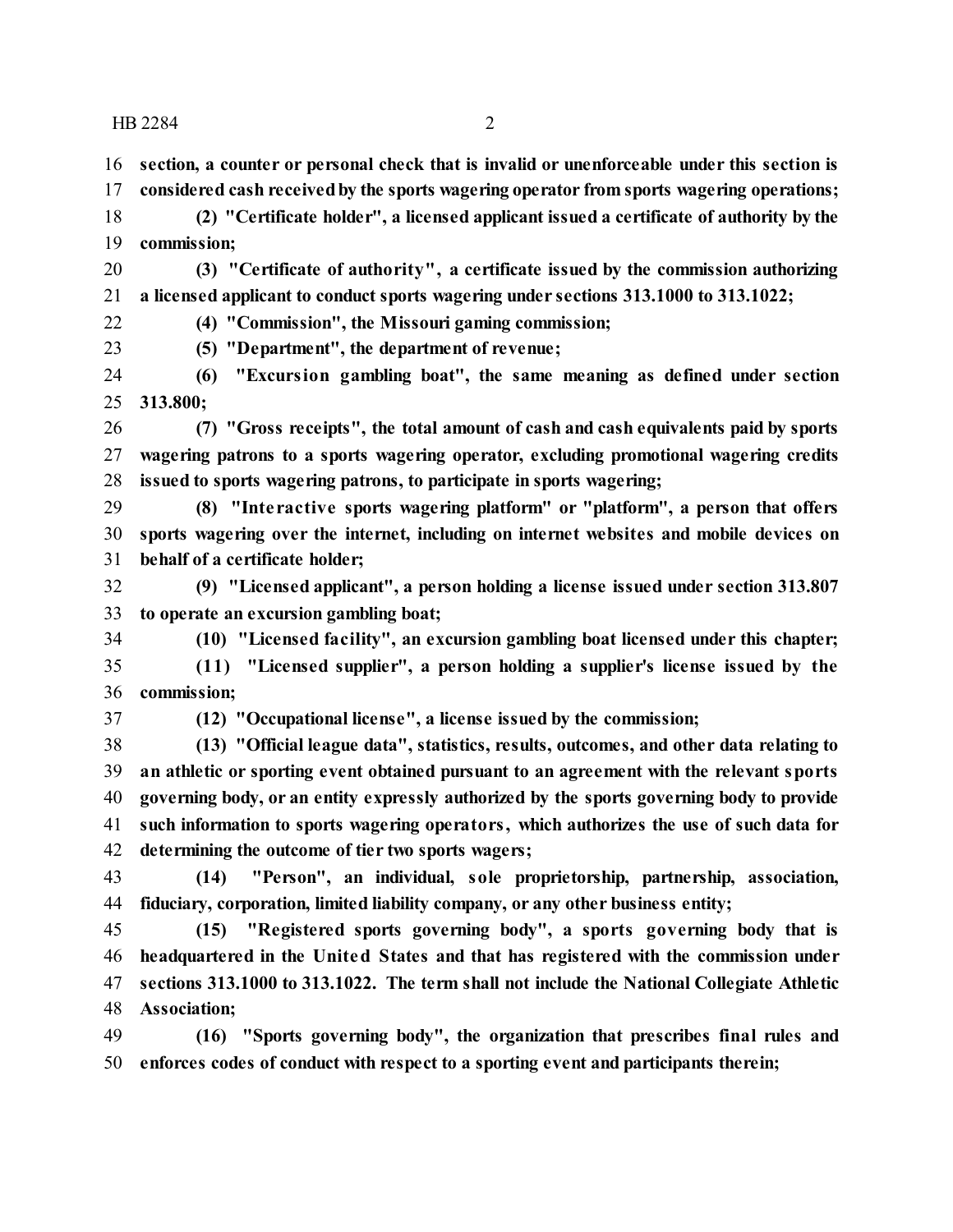**(17) "Sports wagering", wagering conducted under sections 313.1000 to 313.1022 on athletic and sporting events involving human compe titors or on other events as approved by the commission. Sports wagering shall not include paid fantasy sports under sections 313.900 to 313.955;**

 **(18) "Sports wagering device", a mechanical, electrical, or compute rized contrivance, terminal, device, apparatus, piece of equipment, or supply approved by the commission for conducting sports wagering under sections 313.1000 to 313.1022. Sports wagering device shall not include a device used by a sports wagering patron to access an interactive sports wagering platform;**

 **(19) "Sports wagering operator" or "operator", a certificate holder or an interactive sports wagering platform offering sports wage ring on behalf of a certificate holder;**

**(20) "Supplier's license", a license issued by the commissionunder section313.807;**

 **(21) "Tier one sports wager", a sports wager that is determined solely by the final score or final outcome of the sporting event and is placed be fore the sporting event has begun;**

**(22) "Tier two sports wager", a sports wager that is not a tier one sports wager.**

**313.1002. 1. The state of Missouri shall be exempt fromthe provisions of 15 U.S.C. Section 1172, as amended.**

 **2. All shipments of gambling devices used to conduct sports wagering under sections 313.1000 to 313.1022 to licensed applicants or certificate holders, the registering, recording, and labeling of which have been completed by the manufacturer or dealer thereof in accordance with 15 U.S.C. Sections 1171 to 1178, as amended, shall be legal shipments of gambling devices into this state.**

**313.1003. 1. Sports wagering shall not be offered in this state except by a licensed facility.**

**2. A licensed facility may offer sports wagering:**

**(1) In person at the licensed facility; and**

 **(2) Over the internet via an interactive sports wagering platform to persons physically located in this state.**

**313.1004. 1. The commission shall adopt rules to implement the provisions of se ctions 313.1000 to 313.1022. Any rule or portion of a rule, as that term is de fined in section 536.010, that is created under the authority delegated in this section shall become effective only if it complies with and is subject to all of the provisions of chapter 536 and, if applicable, section 536.028. This section and chapter 536 are nonseverable, and if any of the powers vested with the general assembly pursuant to chapter 536 to review, to delay**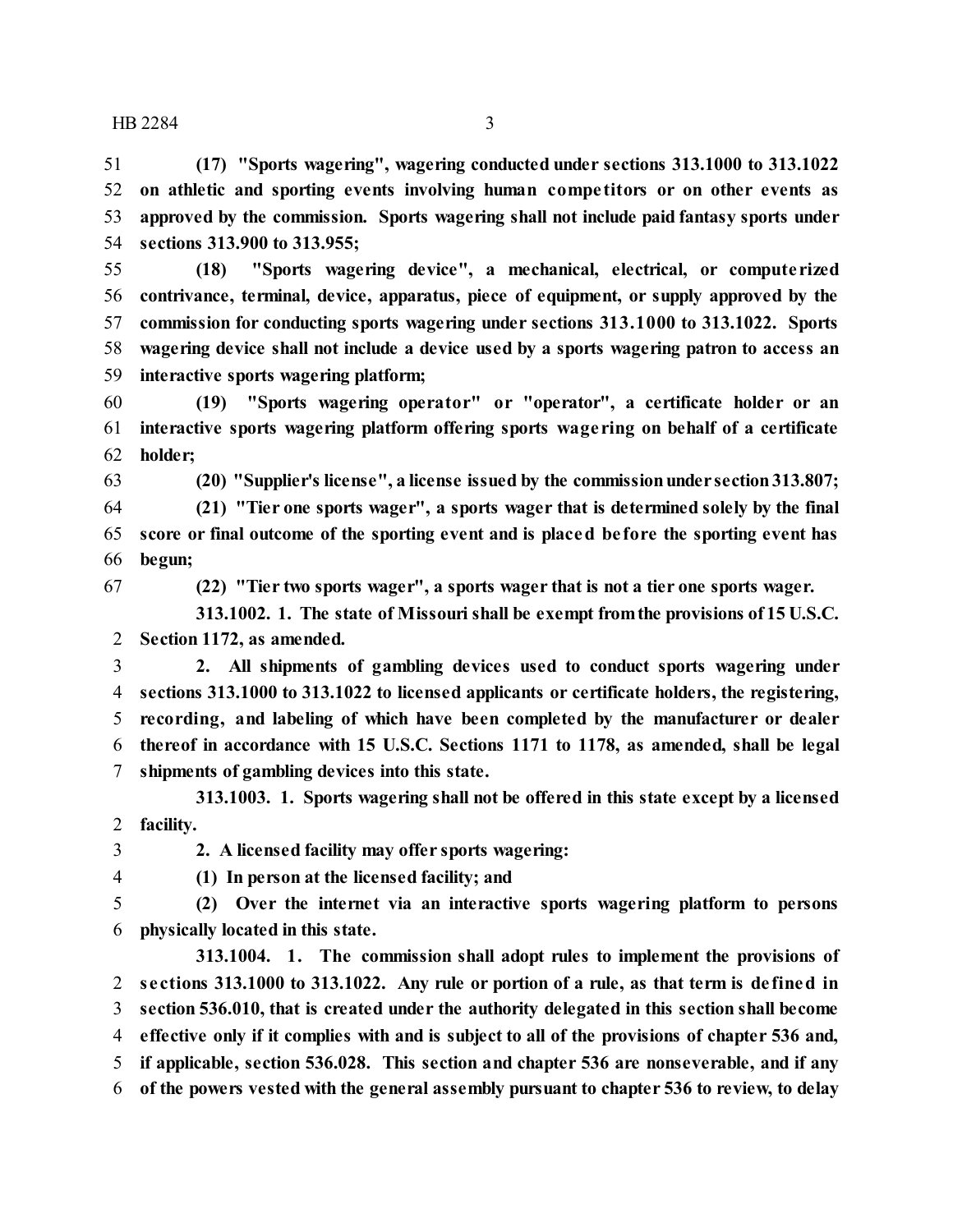**following:**

 **the effective date, or to disapprove and annul a rule are subsequently held unconstitutional, then the grant of rulemaking authority and any rule proposed or adopted**

**2. Rule s adopted under this section shall include, but shall not be limited to, the**

**after August 28, 2020, shall be invalid and void.**

 **(1) Standards and procedures to govern the conduct of sports wagering, including the manner in which: (a) Wagers are received; (b) Payouts are paid; and (c) Point spreads, lines, and odds are disclosed; (2) Standards governing how a certificate holder offers sports wagering over the internet through an interactive sports wagering platform to patrons physically located in Missouri; (4) Standards concerning the detection and prevention of compulsive gambling. (1) Designate an area within the licensed facility operated by the certificate holder (2) Ensure the se curity and integrity of sports wagers accepted through an (a) Ensure maximum security of the counting and storage of the sports wagering revenue received by the certificate holder; (b) Certify the sports wagering revenue received by the certificate holder; (c) Receive complaints from the public; (5) Prevent individuals who are under twenty-one years of age from making sports wagers;**

- **(3) The manner in which a certificate holder's books and financial records relating to sports wagering are maintained and audited, including standards for the daily counting of a certificate holder's gross receipts from sports wagering and standards to ensure that internal controls are followed;**
- **3. Rules adopted under this section shall require a certificate holder to make commercially reasonable efforts to do the following:**
- **for sports wagering conducted under sections 313.1000 to 313.1022;**
- **interactive sports wagering platform;**
- **(3) Ensure that the certificate holder's surveillance system covers all areas of the licensed facility in which sports wagering is conducted;**
- **(4) Allow the commission to be present through the commission's gaming agents during the time sports wagering is conducted in all areas of the certificate holder's licensed facility in which sports wagering is conducted to do the following:**
-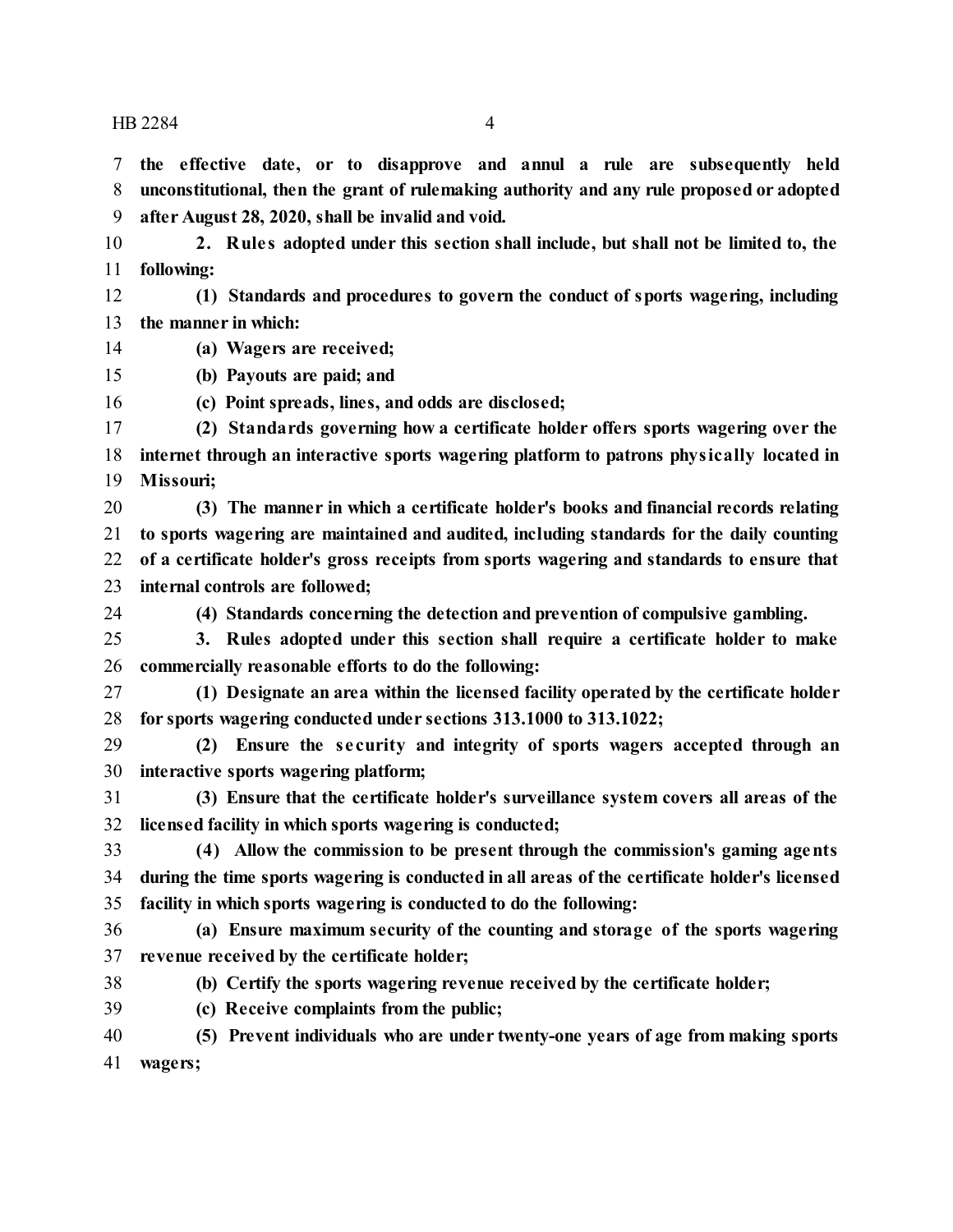**(6) Provide written information to sports wagering patrons about sports wagering, payouts, winning wagers, and other information considered relevant by the commission; (7) Post a sign in the designated sports wagering area indicating the minimum and maximum amounts that may be wagered.**

**313.1006. 1. A licensed applicant who wishes to offe r sports wagering under sections 313.1000 to 313.1022 shall:**

 **(1) Submit an application to the commission in the manner prescribed by the commission for each licensed facility in which the licensed applicant wishes to conduct sports wagering;**

 **(2) Pay an initial application fee of twenty-five thousand dollars, which shall be deposited in the gaming commission fund and distributed according to section 313.835.**

 **2. Upon receipt of the application and fe e required under subsection 1 of this section, the commission shall issue a certificate of authority to a licensed applicant authorizing the licensed applicant to conduct sports wagering under sections 313.1000 to 313.1022 in a licensed facility or through an interactive sports wagering platform.**

**313.1008. 1. The commissionshalltest newsports wagering devices and new forms, variations, or composites of sports wagering unde r the terms and conditions that the commission considers appropriate prior to authorizing a certificate holder to offer a new sports wagering device or a new form, variation, or composite of sports wagering.**

 **2. (1) A certificate holder shall designate an area or areas within the certificate holder's licensed facility for conducting sports wagering.**

 **(2) A certificate holder may administer or contract with up to three individually branded interactive sports wagering platforms to administer interactive sports wagering on the certificate holder's behalf. The certificate holder or its interactive sports wagering platform provider shall have the authority to establish sports wagering accounts ele ctronically through approved mobile applications and interactive sports wagering platforms.**

 **3. (1) Sports wagering may be conducted with chips, tokens, electronic cards, or money or other negotiable currency. Sports wagering accounts may be funded through: (a) Electronic bank transfer of funds, including such transfers through third parties;**

- **(b) Debit cards;**
- **(c) Credit cards;**

**(d) Online and mobile payment systems that support online money transfers; and**

**(e) Any other method approved by the rule of the commission.**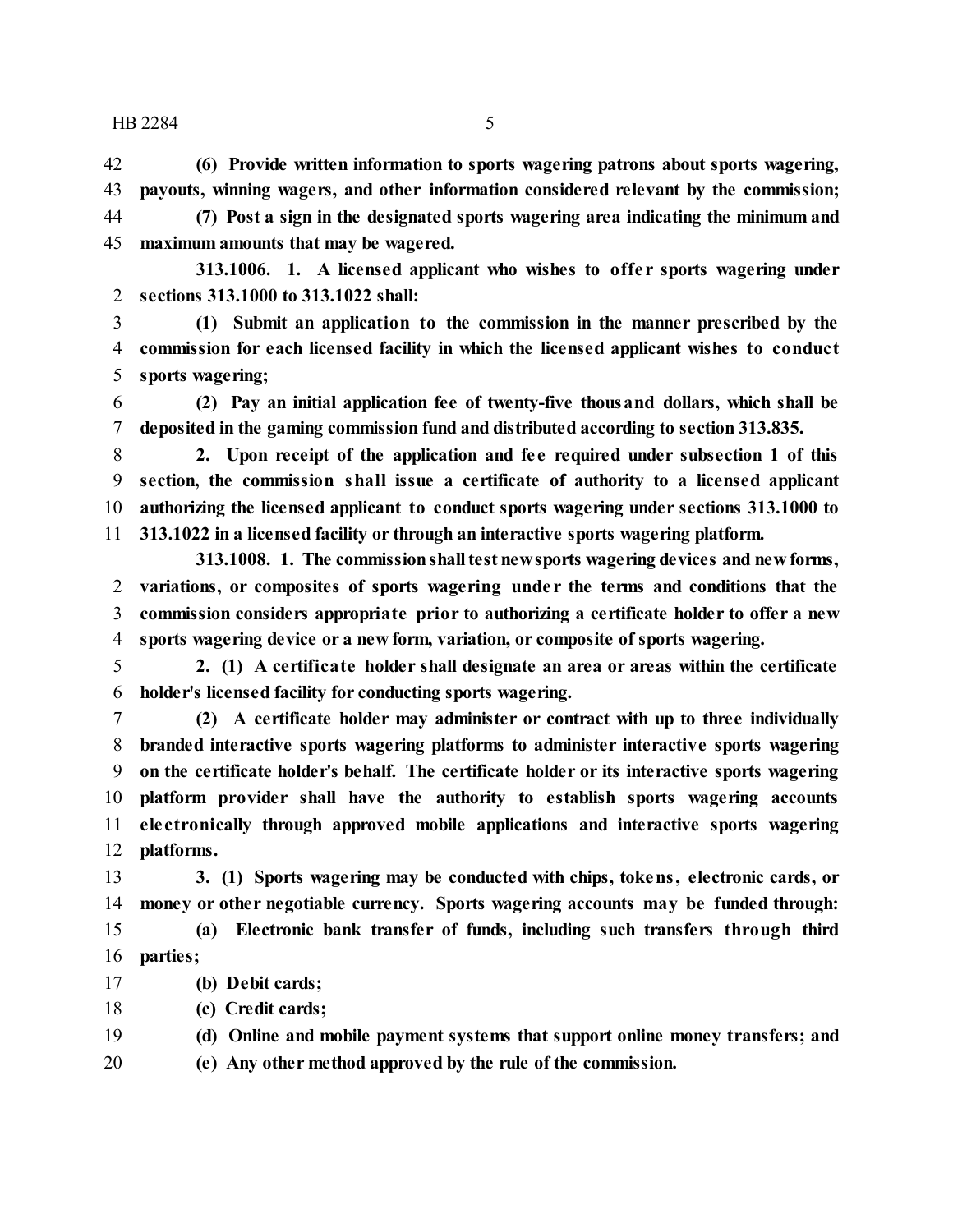**(2) A certificate holder shall determine the minimum and maximum wagers in sports wagering conducted in the certificate holder's licensed facility.**

 **4. A certificate holder shall not permit any sports wagering on the premises of the licensed facility except as provided under subsection 2 of this section.**

 **5. A sports wagering device shall be approved by the commission and acquired by a certificate holder from a licensed supplier.**

 **6. The commission shall determine the occupations related to sports wagering that require an occupational license.**

 **7. A certificate holder may lay off one or more sports wagers. The commissionmay promulgate rules permitting certificate holders or platforms to employ systems that offset loss or manage risk inthe operationofsports wagering under sections 313.1000 to 313.1022 through the use of liquidity pools in other jurisdictions in which the certificate holder, platform, an affiliate of the certificate holder or platform, or a third party also holds licenses to conduct sports wagering; provided that at all times adequate protections are maintained to ensure sufficient funds are available to pay winnings to patrons.**

 **8. A certificate holder may contract with a third party to conduct sports wagering at an individually branded sportsbook at the certificate holder's licensed facility.**

**313.1010. 1. An interactive sports wagering platform provider may offer sports wagering on behalf of a certificate holder only if the interactive sports wagering platform holds an interactive sports wagering platform license issued by the commission. An interactive sports wagering platform provider may submit a request to the commission for the issuance of a temporary interactive sports wagering platform license andthe immediate commencement of sports wagering operations. Such a request shall include the initial application fee identified in subdivision (2) of subsection 2 of this section. Upon receiving a request for a temporary interactive sports wagering platform license, the commission shall review the request. If the commission determines that the entity requesting the temporary interactive sports wagering platform license offers sports wagering through an interactive sports wagering platform in any jurisdiction in the United States under a state regulatory structure specifically determined by the commission to have similar regulatory requirements, and the entity has paid the initial application fee, the commission shall authorize the interactive sports wagering platform provider to conduct sports wagering on behalf of a certificate holder unde r a temporary interactive sports wagering platform licens e until a final determination on the interactive sports wagering platform provider's license application is made.**

**2. An applicant for an interactive sports wagering platform license shall:**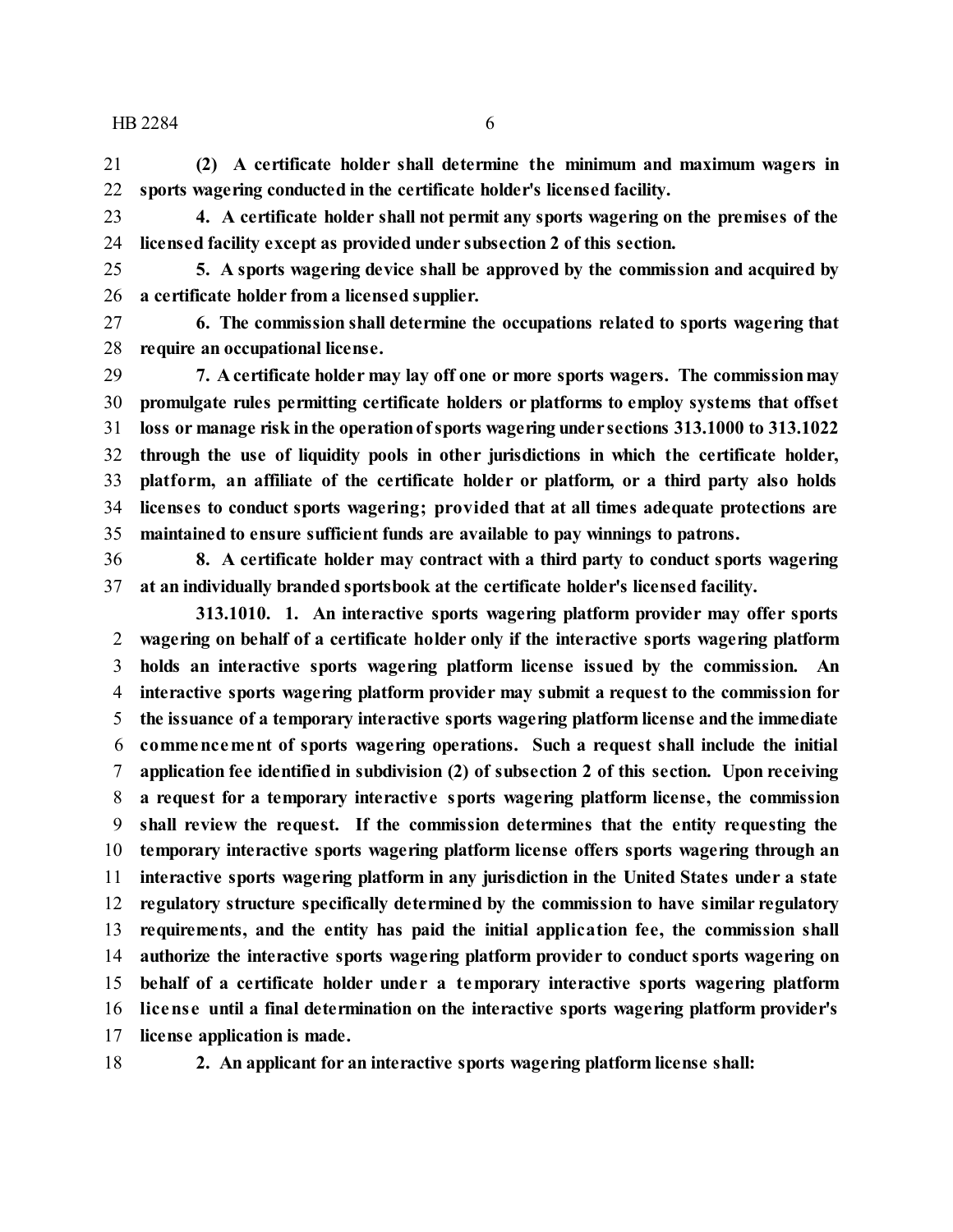**(1) Submit an application to the commission in the manner prescribed by the commission to verify the platform's eligibility under this section; and**

**(2) Pay an initial application fee of twenty-five thousand dollars.**

 **3. The commission shall accept licensing or authorization to operate an interactive sports wage ring platform by another jurisdiction that is specifically determined by the commission to have similar licensing requirements as evidence thatthe applicant meets the interactive sports wagering platform license requirements. The commission shall accept another jurisdiction's or approved third party's testing of the interactive sports wagering platform as evidence that the platform meets any requirements mandated by the commission by regulation.**

 **4. Each year on or before the annive rsary date of the payment of the initial application fee under subsection 2 of this section, an interactive sports wagering platform provider holding a license issued under this section shall pay to the commission an annual license renewal fee of fifty thousand dollars. Such license renewal fees and the initial application fee provided for under subdivision (2) of subsection 2 of this section shall be deposited in the gaming commission fund and distributed according to section 313.835.**

 **5. Notwithstanding any other provision of law to the contrary, the following information shall be confidential and shall not be disclosed to the public unless required by court order or by any other provision of section 313.1000 to 313.1022:**

**(1) An interactive sports wagering platform license application; and**

 **(2) All documents, reports, and data submitted by an interactive sports wage ring platform provider to the commission containing proprie tary information, trade secrets, financial information, or personally identifiable information about any person.**

**313.1012. 1. A certificate holder shall verify that a person placing a wager is of the legal minimum age for placing a wager under sections 313.1000 to 313.1022.**

 **2. The commission shall adopt rules and regulations for a sports wagering self-exclusion program consistent with those adopted under sections 313.800 to 313.850. Any rule or portion of a rule, as that term is defined in section 536.010, that is created under the authority delegated in this section shall become effective only if it complies with and is subject to all of the provisions of chapter 536 and, if applicable, section 536.028. This section and chapter 536 are nonseverable, and if any of the powers vested with the general assembly pursuant to chapter 536 to review, to delay the effective date, or to disapprove and annul a rule are subsequently held unconstitutional, then the grant of rulemaking authority and any rule proposed or adopted after August 28, 2020, shall be invalid and void.**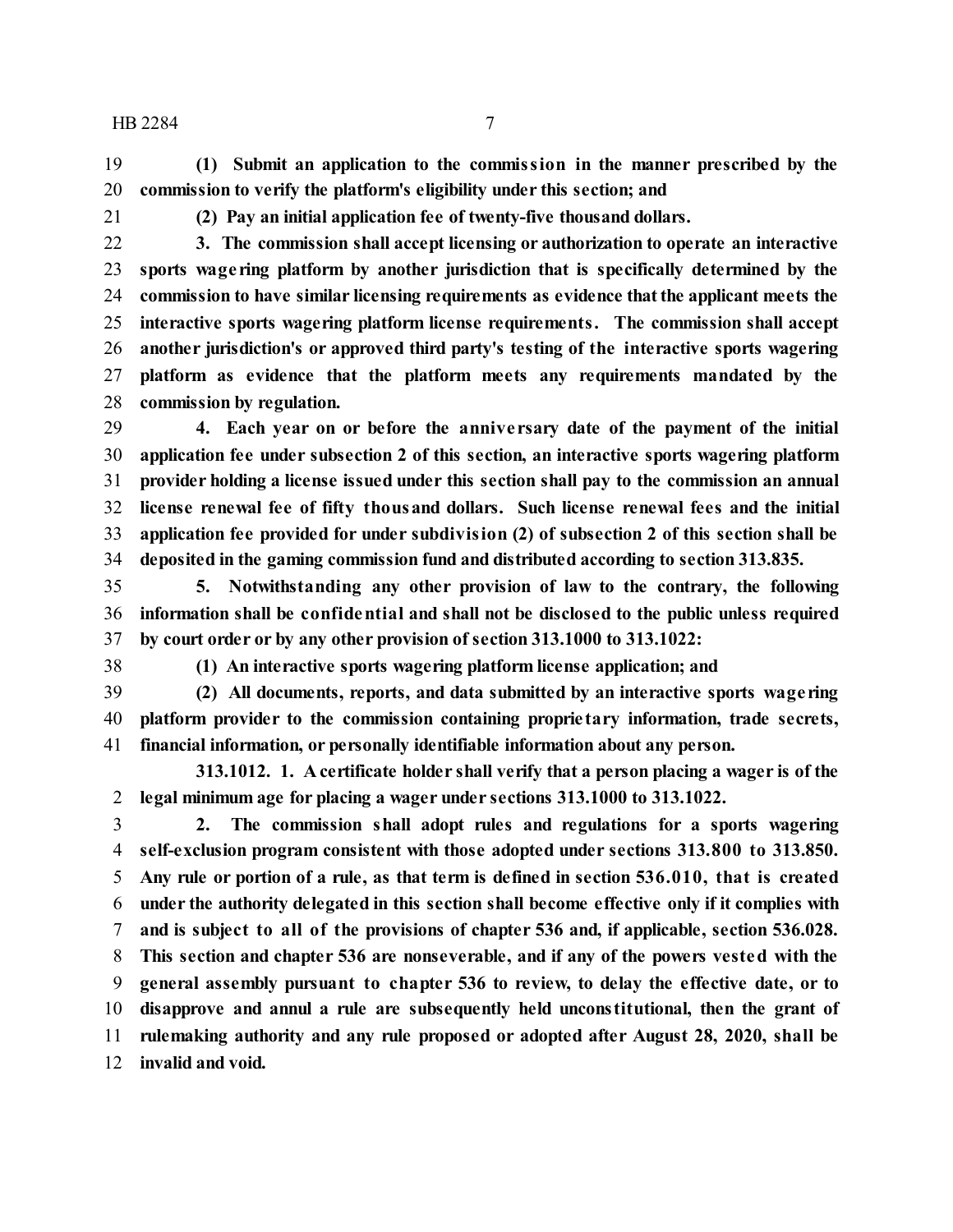**3. The commission shall adopt rules that require certificate holders and interactive sports wagering platforms to make commercially reasonable efforts to ensure that advertisements for sports wagering:**

 **(1) Do not target minors or other persons who are ineligible to place wagers, problem gamblers, or other vulnerable persons;**

**(2) Disclose the identity of the sports wagering certificate holder;**

 **(3) Provide information about or links to resources relating to gambling addiction; and**

**(4) Are not otherwise false, misleading, or deceptive to a reasonable consumer.**

**313.1014. 1. (1) The commission shall not grant a license, except for a temporary license under subsection 1 of section 313.1010, until the commission determines that each person that has control of the applicant seeking a license meets all qualifications for licensure. A background check conducted under this section shall be consistent with the provisions of section 313.810, and shall include a search for criminal history and any charges or convictions involving corruption or manipulation of sporting events.**

**(2) The following persons are considered to have control of an applicant:**

 **(a) Each corporate holding company, parent company, subsidiary company, and person that owns ten percent or more of the corporate applicant and that has the ability to control the activities of the corporate applicant or ele ct a majority of the board of directors of that corporate applicant, except for a bank or other licensed lending institution that holds a mortgage or other lien acquired in the ordinary course of business;**

 **(b) Each person associated with a noncorporate applicant that directly or indirectly holds a beneficial or proprietary interest in the noncorporate applicant's business operation or that the director otherwise determines has the ability to control the noncorporate applicant; and**

 **(c) Key personnel of an applicant, including any executive, employee, or agent, having the power to exercise significant influence over decisions concerning any part of the applicant's business operation in the state of Missouri.**

 **(3) The inve stigation set forth in this section does not apply to a renewal of a license.**

**2. (1) A certificate holder shall employ commercially reasonable methods to:**

 **(a) Prohibit the certificate holder; directors, officers, and employees of the ce rtificate holder; and any relative living in the same household of a person described in this paragraph from placing sports wagers with the certificate holder;**

 **(b) Prohibit any individual with access to nonpublic confidential information held by the certificate holder from placing sports wagers with the certificate holder;**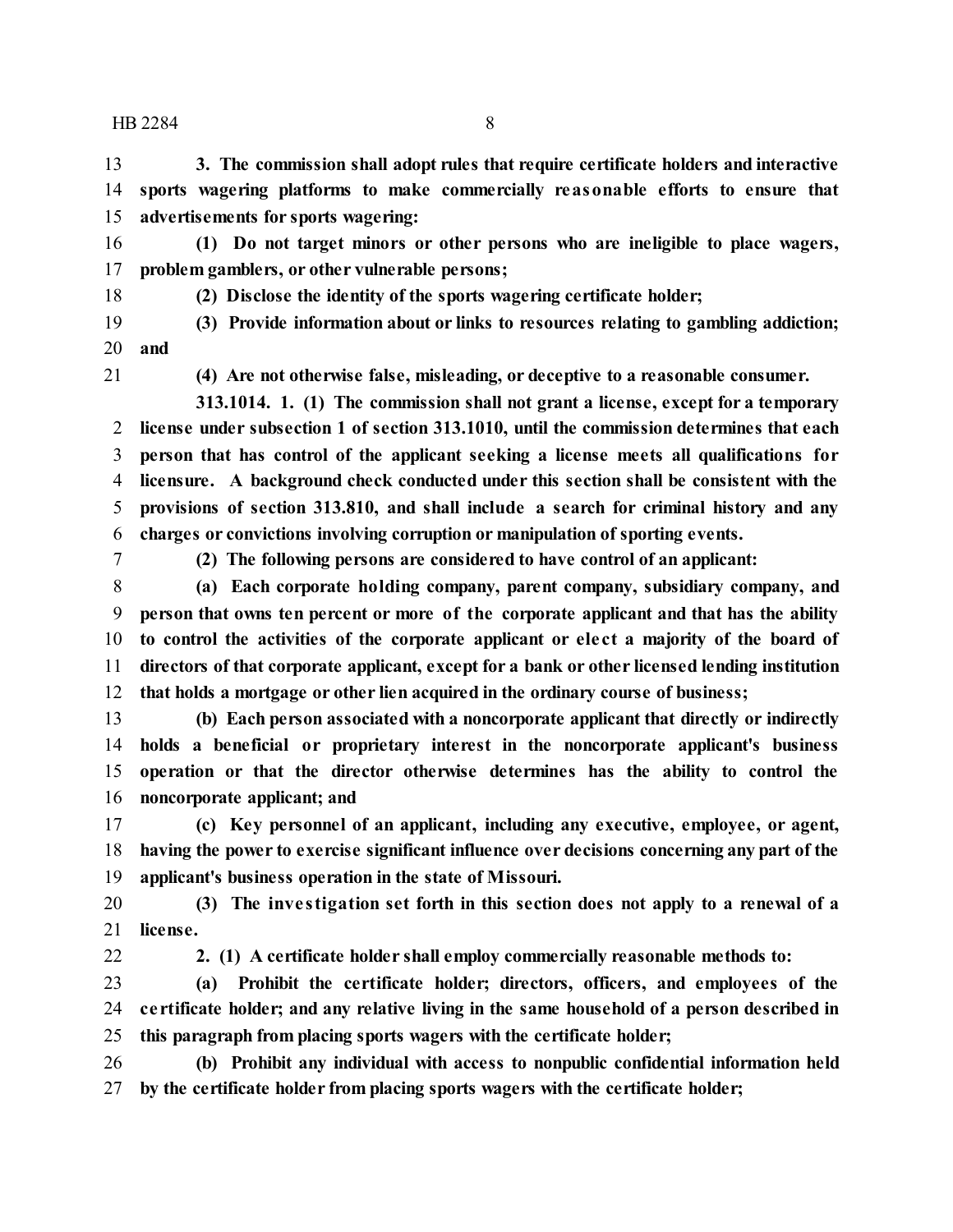**(c) Prevent the sharing of confidential information that could affect sports wagering offered by the certificate holder or by third parties until the information is made publicly available; and**

 **(d) Prohibit persons from placing sports wagers as agents or proxies for other persons.**

 **(2) Nothing in this section shall preclude the use of internet- or cloud-based hosting of data, or any disclosure of information required by court order or other provisions of law.**

 **3. (1) A sports governing body may notify the commission that it desires to restrict, limit, or exclude sports wagers on its sporting events by providing notice in the form and manner as the commission may require, including, without limitation, restrictions on the sources of data and associated video upon which an operator may rely in offering and paying wagers and the bet type s that may be offered. Upon receiving such notice, the commission shall review the request in good faith, seek input from the certificate holders and interactive sports wagering platforms on such a request, and if the commission deems it appropriate, promulgate regulations to restrict such wagering. If the commission denies a request, the sports governing body shall be afforded notice and the right to be heard and offer proof in opposition to such de te rmination in accordance with the regulations of the commission. Offering or taking wagers contrary to restrictions promulgated by the commission is a violation of this section. Except in relation to an emergency situation as provided in subdivision (2) of this subsection, the provisions of this subsection shall not apply to tier one sports wagers on nonexhibition game s or events of professional sports organizations or the National Collegiate Athletics Association. For the purposes of this subsection, "professional sports organization" shall include, but shall not be limited to, the National FootballLeague, MajorLeague Baseball, the NationalBasketball Association, the National Hockey League, MajorLeague Soccer, and the Professional Golfers Association. "Professional sports organization" shall not include minor league baseball or any other developmental league, whether or not such league is affiliated with a professional sports organization.**

 **(2) In the event that a request is submitted in relation to an emergency situation, the executive director of the commission may temporarily grant the request of the sports governing body until the commission makes a final determination.**

 **4. The commission and certificate holders shall cooperate with investigations conducted by sports governing bodies or law enforcement agencies, including by providing or facilitating the provision of account-level betting information and audio or video files relating to persons placing sports wagers.**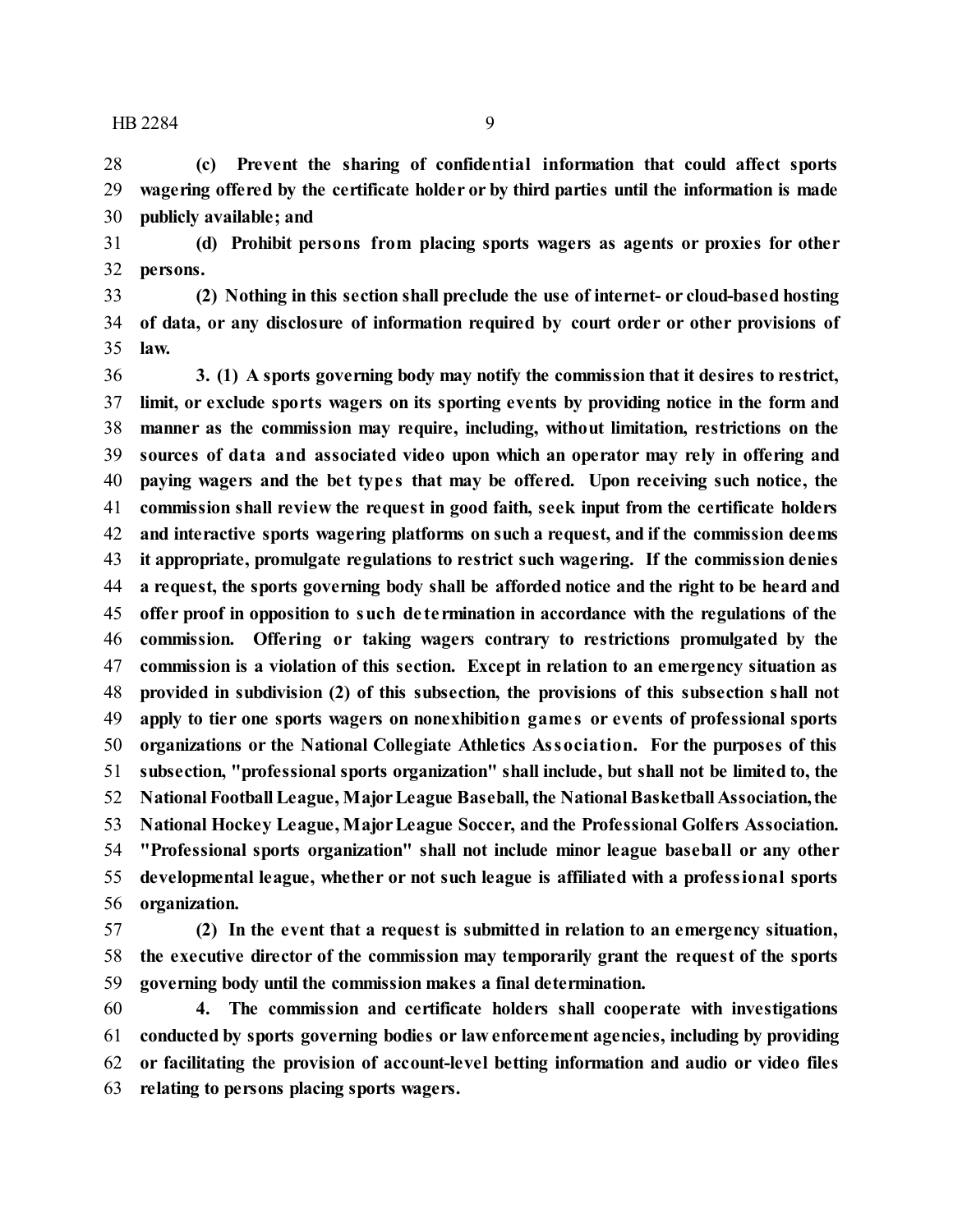**5. (1) A certificate holder shall promptly report to the commission any information relating to:**

 **(a) Criminal or disciplinary proceedings commenced against the ce rtificate holder in connection with its operations;**

**(b) Bets or wagers that violate state or federal law;**

 **(c) Abnormal wagering activity or patterns that may indicate a concern regarding the integrity of a sporting event or events;**

 **(d) Any other conduct that corrupts the wagering outcome of a sporting event or events for purposes of financial gain, including match fixing;**

 **(e) Suspicious or illegal wagering activities, including use of funds derived from illegal activity, wagers to conceal or launder funds derived from illegal activity, using agents to place wagers, and using false identification; and**

 **(f) Any potential breach of the relevant sports governing body's internal rules and codes of conduct pertaining to sports wagering.**

 **(2) Certificate holders shall also immediately report information relating to conduct described in paragraphs (c), (d), and (f) of subdivision (1) of this subsection to the relevant sports governing body.**

 **6. A certificate holder shall maintain the confidentiality of information provided by a sports governing body to the certificate holder unless disclosure is required by court order, the commission, or any other provision of law.**

 **7. Except as providedinsubsection8 of this section, certificate holders may use any data source to determine the results of sports wagers, provided the data is not obtained directly or indirectly from live event attendees who collect the data in violation of the terms of admittance to an event or through automated compute r programs that compile data from the internet in violation of the terms of service of the relevant website or other internet platform.**

 **8. A sports governing body may notify the commission that it desires to supply official league data to certificate holders for determining the results of tie r two sports wagers. Such notification shall be made in the form and manner as the commission may require. Within thirty days of such notification by a sports governing body, certificate holders shall use only official league data to determine the results of tier two wagers, unless the certificate holder can demonstrate to the commission that the sports governing body or its designee cannot provide a feed of official league data to the certificate holder on commercially reasonable terms.**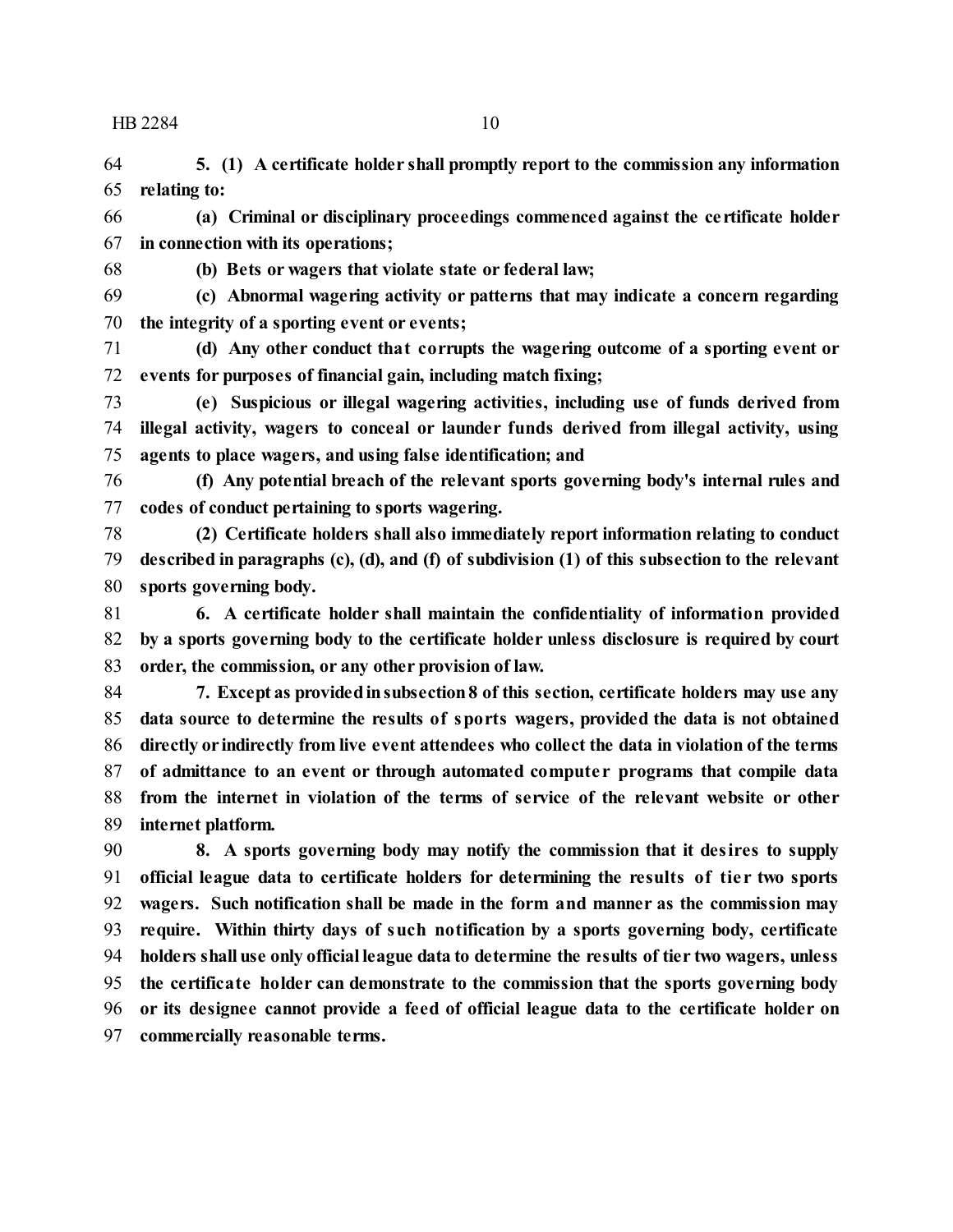**313.1016. 1. A certificate holder, for bets and wagers that exceed ten thousand dollars and that were placed in person by a patron, shall maintain the following records for a period of at least three years after the sporting event occurs:**

**(1) Personally identifiable information of the bettor;**

- **(2) The amount and type of bet placed;**
- **(3) The time and date the bet was placed;**
- **(4) The location, including specific information pertaining to the betting window where the bet was placed;**
- **(5) The outcome of the bet; and**
- **(6) Any discernable pattern of abnormal betting activity by the patron.**
- **2. A certificate holder, for all bets and wagers placed through an interactive sports wagering platform, shall maintain the following records for a period of at least three years after the sporting event occurs:**
- **(1) Personally identifiable information of the bettor;**

**(2) The amount and type of bet placed;**

- **(3) The time and date the bet was placed;**
- **(4) The location, including specific information pertaining to the internet protocol address, where the bet was placed;**
- **(5) The outcome of the bet; and**
- 

**(6) Any discernable pattern of abnormal betting activity by the patron.**

 **3. A certificate holder shall make the records and data that it is required to maintain under this section available for inspection upon request of the commission or as required by court order.**

 **4. If a sports governing body has notified the commission that real-time information sharing for wagers placed on its sporting events is necessary and desirable, sports wagering operators shall share in real time, at the account level, and in pseudononymous form, the information required to be retained under subsections 1 and 2 of this section, other than video files, with the sports governing body or its designee with respect to wagers on its sporting events. For purposes of this subsection, "real time" means on a commercially reasonable periodic interval. Such information may be used by a sports governing body solely for integrity purposes.**

**313.1018. 1. The performance of any act required, or the forbearance of any act prohibited, by sections 313.1000 to 313.1022 by an interactive sports wagering platform provider is imputed to the certificate holder on behalf of which the platform is operating, and vice versa.**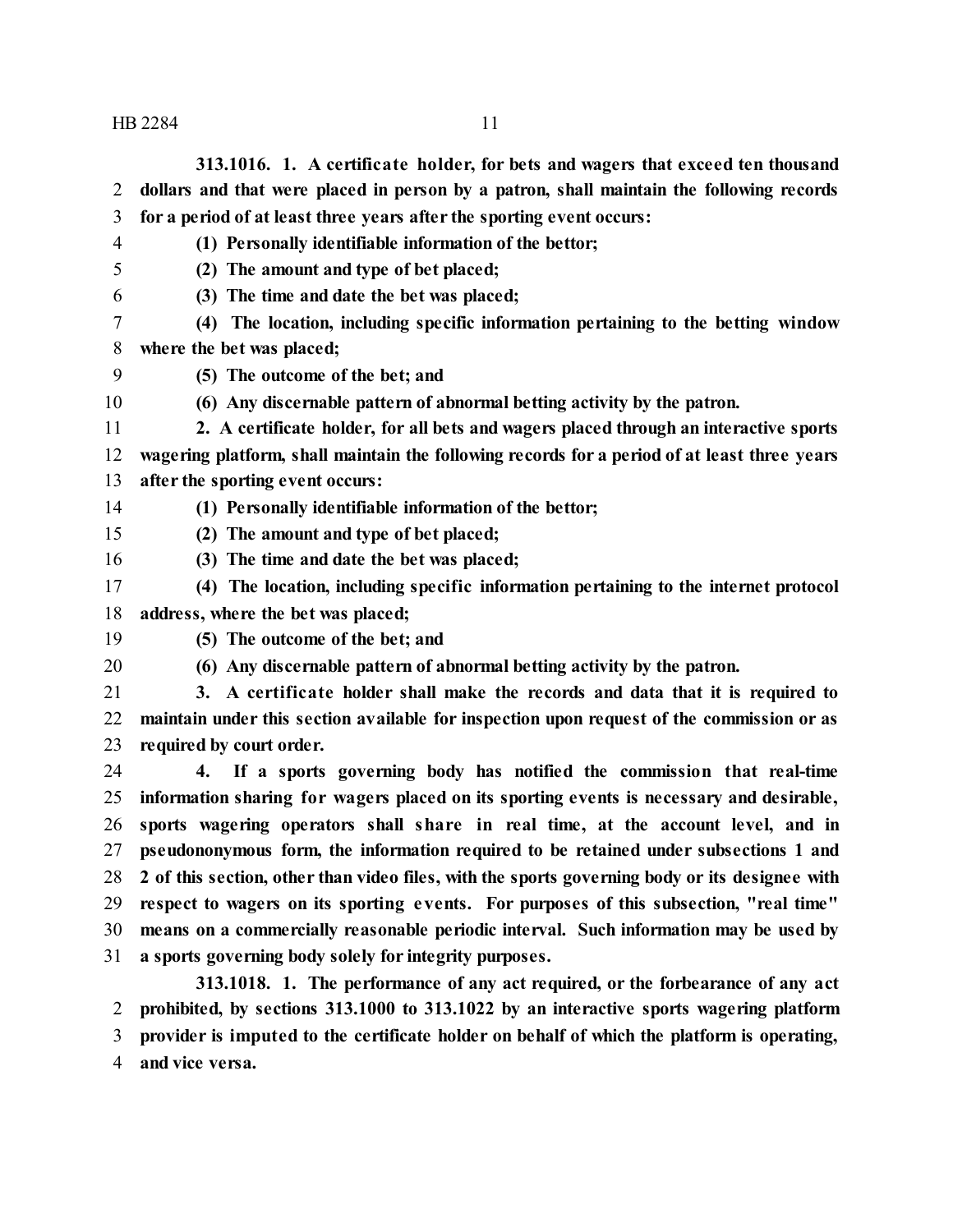**2. A certificate holder is not liable under the laws of this state to any party, including patrons, for disclosing information as required under sections 313.1000 to 313.1022, and is not liable for refusing to disclose information unless required under sections 313.1000 to 313.1022.**

 **3. Any person, firm, corporation, association, agent, or employee who knowingly violates any procedure implemented under sections 313.1000 to 313.1022 shall be liable for a civil penalty of not more than five thousand dollars for each violation, not to exceed fifty thousand dollars for violations arising out of the same transaction or occurrence, which shall accrue to the state and may be recovered in a civil action brought by the commission. Any person licensedunder chapter 313 who violates any provision under sections 313.1000 to 313.1022 shall be subject to the actions and penalties provided under subdivision (6) of section 313.805, excluding any financial penalties in excess of those provided under this subsection.**

 **4. (1) Any person, firm, corporation, association, agent, or employee shall be guilty of a class E felony if such person, firm, corporation, association, agent, or employee:**

 **(a) Places, or causes to be placed, a bet orwager on the basis of material nonpublic information relating to that bet or wager; or**

 **(b) Knowingly engages in, facilitates, or conceals conduct that intends to improperly influence a betting outcome of a sporting event for purposes of financial gain, in connection with betting or wagering on a sporting event.**

 **(2) For the purposes of this subsection, a bet or wager shall be "on the basis of material nonpublic information" if the person placing the bet or wager, or causing it to be placed, was aware of the material nonpublic information when such person placed the bet or wager or caused it to be placed.**

**313.1019. 1. A sports governing body may register with the commission if the sports governing body is headquartered in the United States and it completes such registration form as the commission may require. Upon submission of a completed registration form to the commission, the eligible sports governing body shall be deemed registered and shall be entitled to receive the royalty fee provided for under this section.**

 **2. Within thirty days of the end of each calendar quarter, a certificate holder shall remit to the commission a royalty fee of one-fourth of one percent of the amount wagered on sporting events conducted by registered sports governing bodies during the previous calendar quarter.**

 **3. The royalty fee shall be remitted on a form as the commission may require, on which the certificate holder shall identify the percentage of wagering during the reporting period attributable to each registered sports governing body's sporting events.**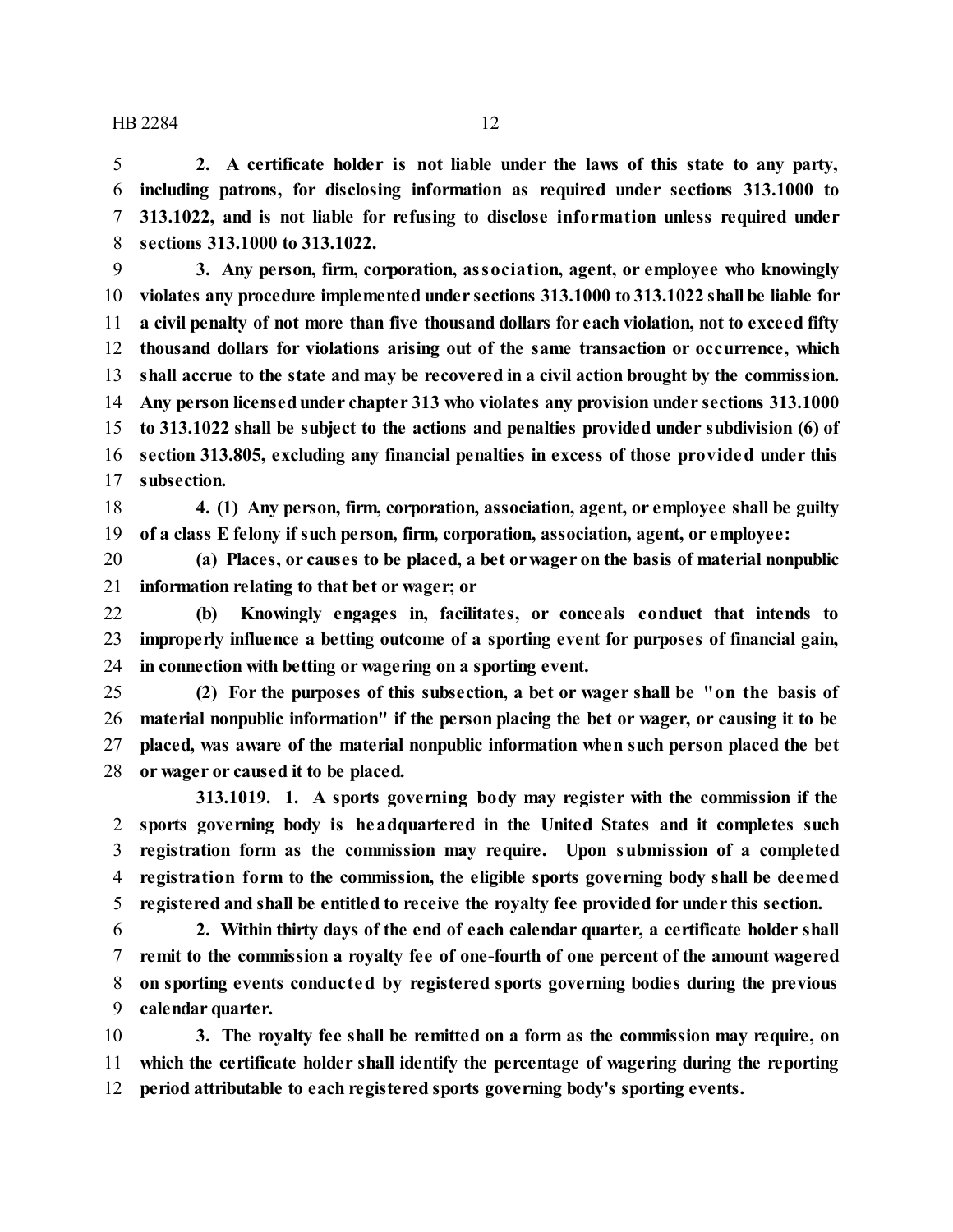**4. No later than April thirtie th of each year, a registered sports governing body may submit a request for disbursement of funds remitted by certificate holders in the previous calendar year. The commission shall disburse the funds to the registered sports governing body in pro rata proportion of the total amount wagered on its sporting events. No registered sports governing body shall be required to obtain a license from the commission in order to lawfully accept the funds provided for in this subsection.**

 **5. The commission shall annually publish a report stating the amount receivedfrom certificate holders in royalty fees and the amount paid to registered sports gove rning bodies.**

 **6. Any unclaimed royalty fees shall be distributed to the ce rtificate holders that timely remitted the royalties required under this section to the commission. Such royalties shall be distributed to the eligible certificate holders on a pro rata basis.**

 **7. The commission shall cooperate with a registered sports governing body and certificate holders to ensure the timely, efficient, and accurate sharing of information and the remittance of the royalty fee to the registered sports governing body or its designee.**

**313.1020. 1. Within thirty days of the end of each calendar quarter, a certificate holder shall remit to the commission a royalty fee of one-fourth of one percent of the amounts wagered on:**

 **(1) Sporting events involving at least one National Collegiate Athletic Association Football Bowl Subdivision football team; and**

 **(2) Sporting events involving at least one National Collegiate Athletic Association Division I basketball team.**

 **2. No later than April thirtieth of each year, the commission shall disburse the royalty fees collected from certificate holders under this section as follows:**

 **(1) The royalty fees collected under subdivision (1) of subsection 1 of this section shall be distributed evenly among the public universities in this state that sponsor National Collegiate Athletic Association Football Bowl Subdivision football teams; and**

 **(2) The royalty fees collected under subdivision (2) of subsection 1 of this section shall be distributed evenly among the public universities in this state that sponsor National Collegiate Athletic Association Division I basketball teams.**

 **3. The royalty fees received by public universities under this section shall be used solely for athletics compliance.**

**313.1021. 1. A wagering tax of nine percent is imposed on the adjusted gross receipts received from sports wagering conducted by a certificate holder under sections 313.1000 to 313.1022. If a third party is contracted with to conduct sports wagering at a**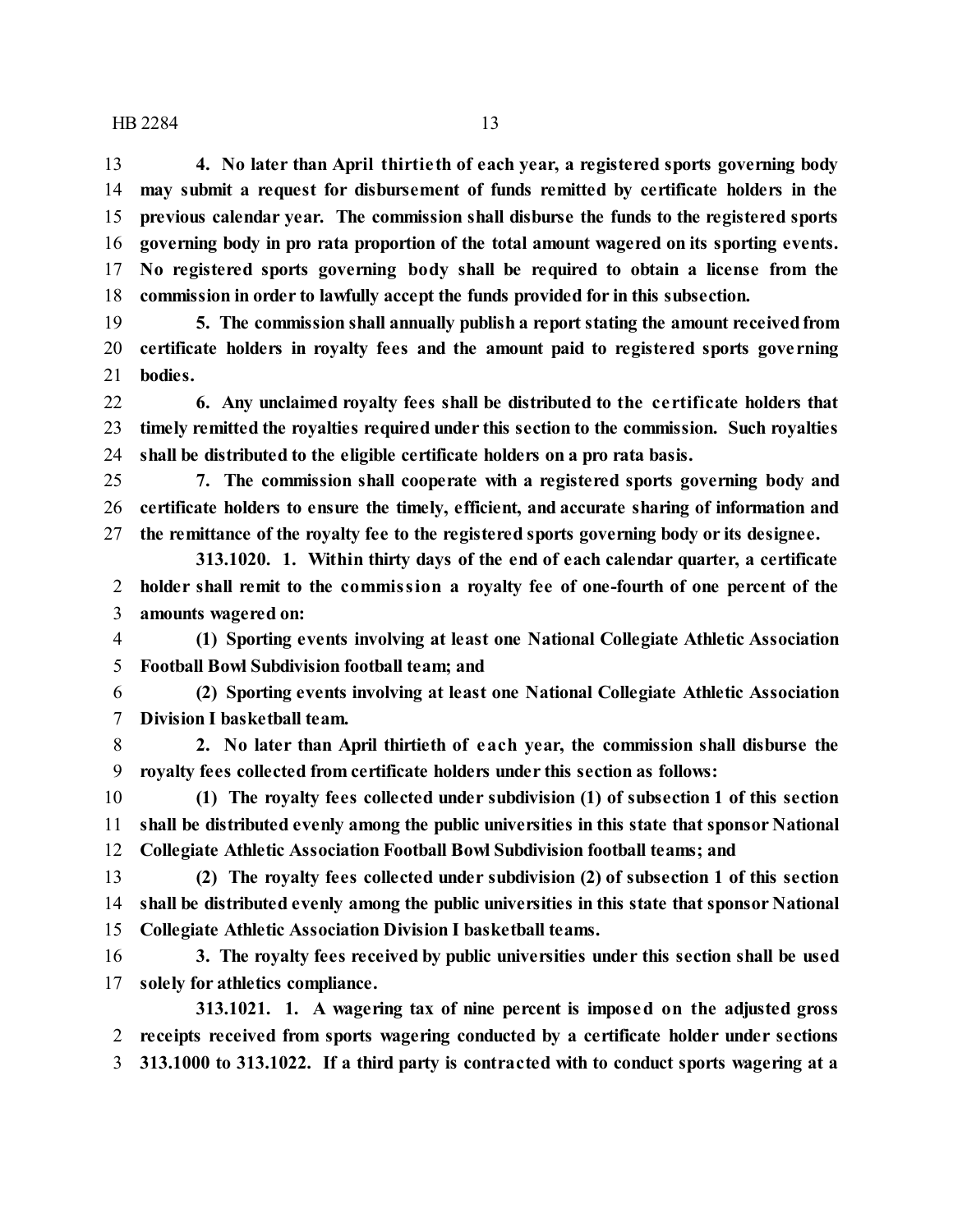**certificate holder's licensed facility, the third party contractor shall fulfill the certificate holder's duties under this section.**

 **2. A certificate holder shall remit the tax imposed by subsection 1 of this section to the department before the close of the business day one day prior to the last business day of each month for the wagering taxes collected for such month. Any taxes collected during the month, but after the day on which the taxes are required to be paid to the department, shall be paid to the department at the same time the following month's taxes are due.**

 **3. The payment of the tax under this sectionshall be by an electronic funds transfer by an automated clearinghouse.**

 **4. Revenues received from the tax imposed under subsection 1 of this section shall be deposited in the state treasury to the credit of the "Gaming Proceeds for Education Fund" and shall be distributed as provided under section 313.822.**

 **5. (1) A certificate holder shall pay to the commission an annual administrative fee of fifty thousand dollars. The fee imposed shall be due one year after the date on which the certificate holder commences sports wagering operations under se ctions 313.1000 to 313.1022, and on each annual anniversary date thereafter. The commission shall deposit the administrative fees received under this subsection in the gaming commission fund and shall distribute such fees according to section 313.835.**

 **(2) In addition to the annual administrative fee required under this subsection, a certificate holder shall pay to the commission a fee of ten thousand dollars to cove r the costs of a renewal investigation of the certificate holder in the fifth year after the date on which the certificate holder commences sports wagering operations under sections 313.1000 to 313.1022 and on each fifth year thereafter. The commission shall deposit the fees received under this subdivision in the gaming commission fund and shall distribute such fees according to section 313.835.**

**313.1022. All sports wagers authorized under sections 313.1000 to 313.1022 shall be deemed initiated, received, and otherwise made on the property of an excursion gambling boat within this state. Consistent with the intent of the United States Congress as articulated in the Unlawful Internet Gambling Enforcement Act of 2006, 31 U.S.C. Sections 5361 to 5367, as amended, the intermediate routing of electronic data relating to lawful intrastate sports wagers authorized under sections 313.1000 to 313.1022 shall not determine the location or locations in which such wager is initiated, received, or otherwise made.**

572.015. Nothing in this chapter prohibits constitutionally authorized activities under Article III, Sections 39(a) to 39(f) of the Missouri Constitution**, including a raffle using tickets, a device, or a machine, where a person or persons buy one or more chances from a finite**